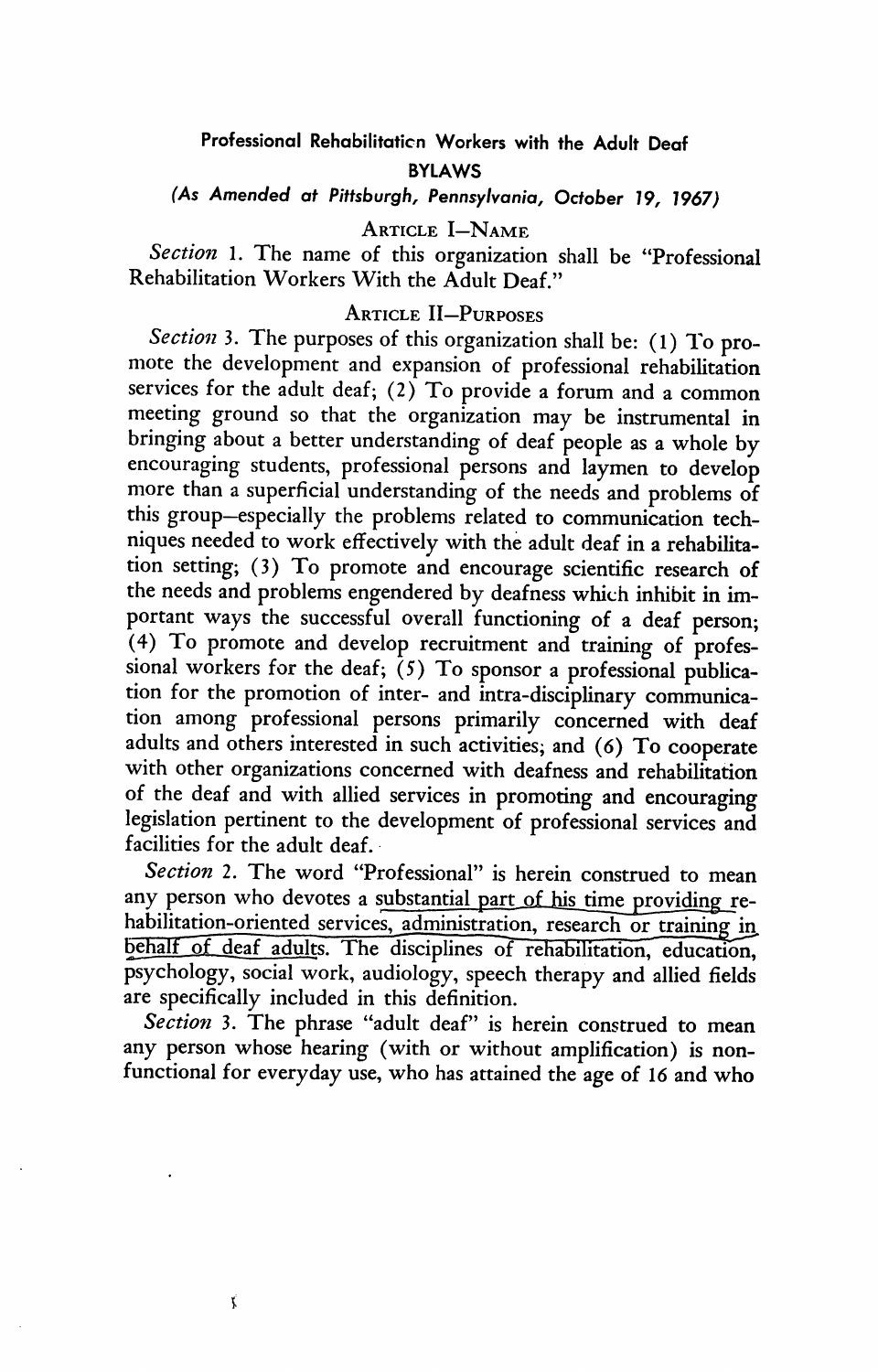#### JOURNAL OF REHABILITATION OF THE DEAF

is no longer a full-time pupil in any private or public school for the deaf; However, full-time attendance in a vocational or other train ing program in such a school is included in this definition.

Section 4. This organization shall be non-profit and non-political. No activities shall be undertaken for the individual profit of any of its officers and members, and no alliance, financial or otherwise, shall be made with any political party or any candidate for political office.

ARTICLE III-QUALIFICATIONS OF MEMBERSHIP

Section 1. Membership in this organization may be either Regular or Honorary.

Section 2. In order to qualify for Regular membership, the applicant must: (1) Have at least an undergraduate degree in education, psychology, social work, rehabilitation or allied fields, and (2) Be currently providing professional services as defined in Article II, Section 2 of these Bylaws, and (3) Be accepted by the Membership Com mittee. Regular members shall be eligible to make motions and vote, to serve on committees, and to hold office in the organization.

Section 3. Dues for regular membership shall be \$10.00 per year. Membership begins on Julv 1 of each year. Dues may not be pro rated and shall include a subscription to the Organization's publica tion.

Section 4. All applications for Regular membership shall be accompanied by payment of dues in full.

Section 5. Honorary membership may be awarded to any Regular member who has made an outstanding and lasting contribution to the development and/or extension of professional rehabilitation serv ices to the adult deaf. Such membership shall continue for the life time of the recipient, and may be awarded only by two-thirds vote of all members registered at a regular convention. The award shall be commemorated by a suitable certificate. Not more than one honorary membership may be awarded at any single convention. Honorary members shall have all the privileges of regular members out lined in Section 3 of this Article, except that no dues or registration fee shall be assessed Honorary Members.

Section 6. Persons now employed in professional work with the adult deaf as defined in Article II, Sec. 2, but who lack the qualifications for Regular membership as set forth in Sec. 2 of Article 111 may be accepted as Regular members by the Membership Committee during a period of three years beginning July 1, 1966. Persons ac cepted for Regular membership after this three year period must meet all of the qualifications set forth in Section 2 of Article III.

Article I\'—Officers

Section 1. The officers of this organization shall be a President,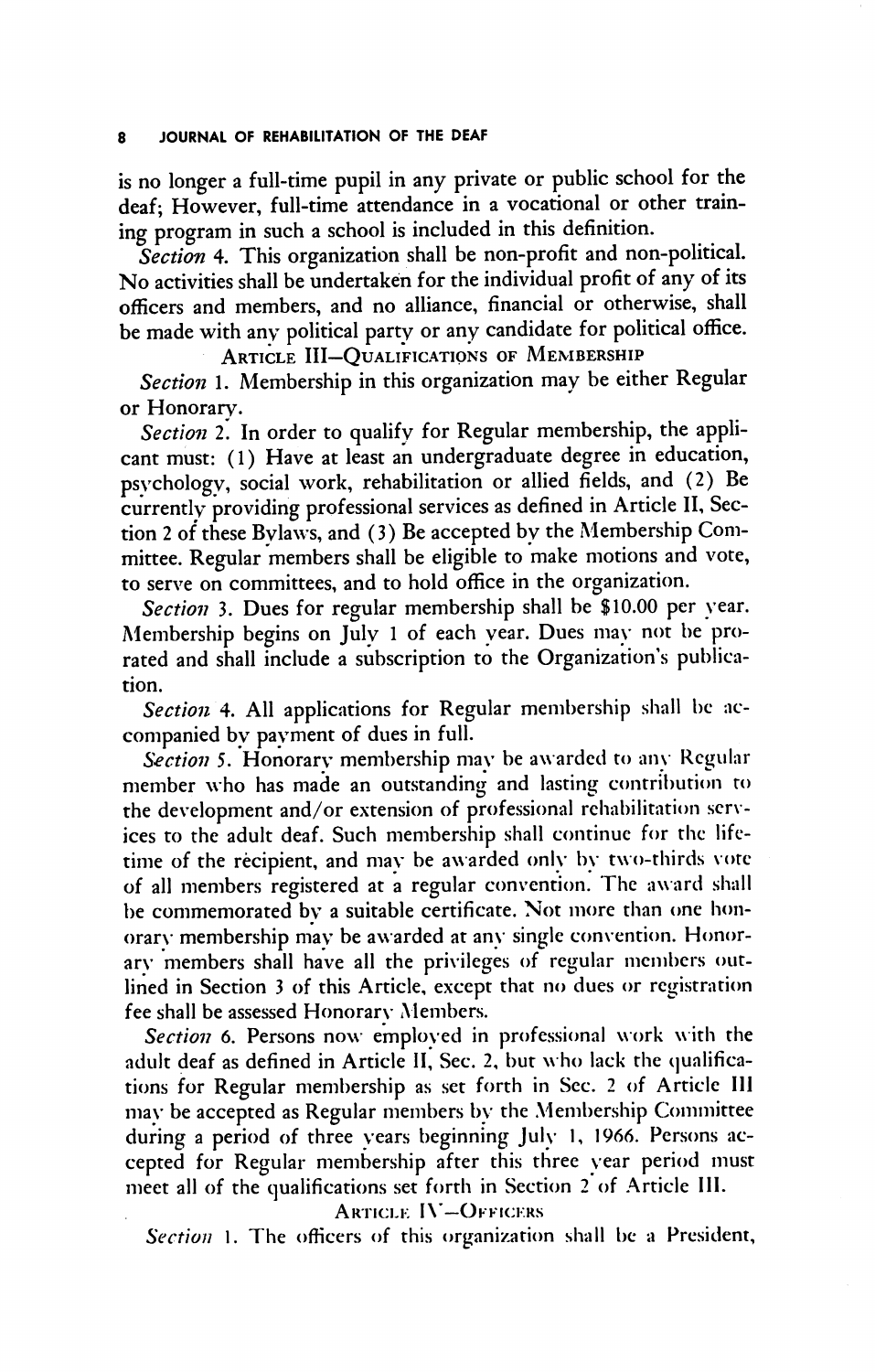First Vice-President, Second Vice-President, Secretary, and Treasur er.

Section 2. The duties of the President shall be to preside over general conventions of the organization and over meetings of the Ex ecutive Board; to appoint chairmen and members of special and standing committees as set forth elsewhere in these Bylaws; to issue calls to convention through the organization's official publication and/or by any other means he may deem advisable; and to generally administer and enforce these Bylaws. He shall be an ex-officio member of all committees except the Nominating and Elections Commit tee.

Section 3. The First Vice-President shall assume the duties of the President in the latter's absence. In the event the Presidency is vacat ed he shall assume the office. He shall ensure that interpreters skilled in the language of signs are available at all general, section, or panel meetings during conventions. Should a deaf person or persons be elected to the Executive Board, the First \'ice-President shall be re sponsible for obtaining interpreters for Board Meetings. Preference, where possible, should be given to interpreters who are registered with and/ or accredited by the Registry or Interpreters for the Deaf. The First Vice-President shall also act as a member of the Bylaws (^)minittee.

Section 4. The Second Vice-President shall be the Chairman of the PRWAD Conventions Committee. He shall submit copies of the pro posed agenda to the Executive Board for its approval at least 90 days prior to the date of the Convention, and subsequently notify the membership of the approved agenda at least 30 days prior to the Convention.

Section 5. The Secretary shall transcribe the minutes of business meetings during the convention, coordinate and/or carry on the general correspondence of the organization, and maintain all records of the organization except those pertaining to financial matters. He shall be responsible for receiving and tabulating mail ballots during elections and referendums. He shall receive all applications for mem bership, and immediately transmit applications to the chairman of the Membership Committee. He shall transmit the dues of new members to the Treasurer. The Secretary shall be primarily responsible for maintaining current membership rolls, and shall be responsible for providing duplicate, up-to-date membership rolls to the Editor of the official publication.

Section 6. The Treasurer shall have general responsibility for the financial affairs and records of the organization. He shall be bonded for an amount proportional to the sum in the organization's treas-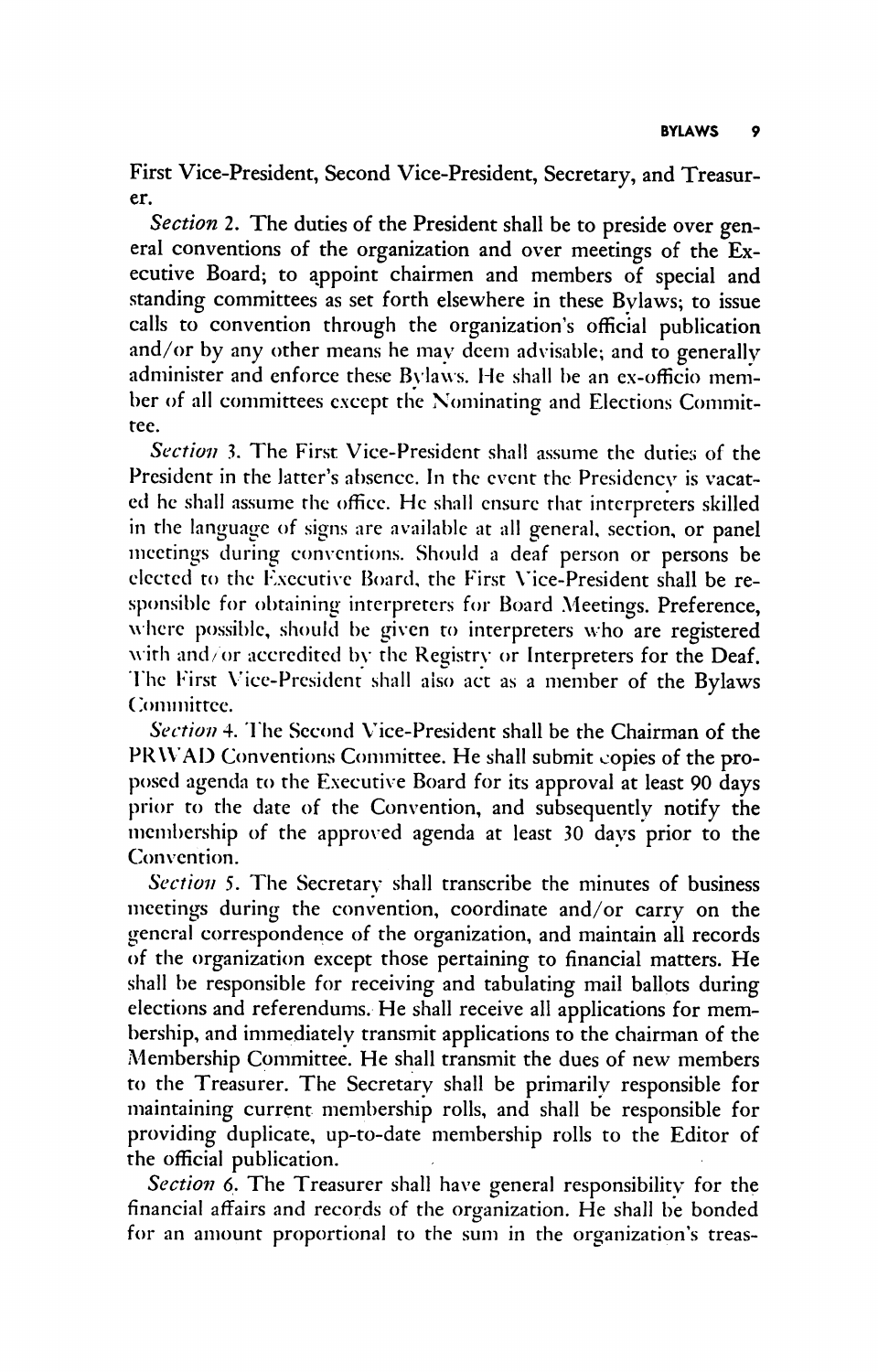## 10 JOURNAL OF REHABILITATION OF THE DEAF

ury. He shall receive the dues of new members from the Secretary and shall provide membership cards to the members. He shall co ordinate and facilitate the handling of financial matters during con ventions, although he may delegate the actual handling of funds to other Regular members of the organization. Prior to the first busi ness session of each convention, he shall prepare a financial state ment listing all liabilities and assets of the organization. This state ment and his records shall be examined and approved by the Execu tive Board, a committee, or a certified public accountant appointed by the Board. He shall also prepare a biennial budget for approval by the Executive Board.

Section 7. The term of all officers shall be for two years, beginning July 1 of the biennium and ending June 30 of the biennium.

Section 8. In the event of a vacancy in any office except the Presidency, a successor shall be elected to serve the remainder of the term by majority vote of the Executive Board within sixty (60) days after the vacancy occurs. Election may be by mail ballot and shall be con ducted by the Secretary or, should the office of the Secretary be vacant, by the President.

# Article V—Executive Board

Section 1. There shall be an Executive Board consisting of all officers of the organization plus four (4) Board members.

Section 2. In the first general mail ballot for the biennium beginning July 1, 1967, two Board Members shall be elected to serve one two-year term, and two Board Members to serve one four-year term. Thereafter, all Board Members shall be elected to four-year terms, such terms to begin July 1 of the biennial vear.

Section 3. No Board Member shall succeed himself, except in the case that two Board Alembers who are elected for two-year terms in the first election may be re-elected for a full four-year term.

Section 4. In the event of a Board vacancy, with the exception of the Presidency, between elections, the Executive Board shall elect a replacement for the duration of the term. Replacements may be elected for a subsequent term.

Section 5. It shall be the responsibility of the Executive Board to determine the date and site of regular conventions; to determine pol icy matters of the organization between conventions; and, in gen eral, to act for the membership between conventions. None of its actions, however, shall overrule, contradict, or render ineffective any action taken by any regular convention as a whole. The organi zation will have a convention at least once during the biennium. •

Section 6. It is desirable for the Executive Board to meet at  $six$ month intervals between conventions. Until such time as this is feasi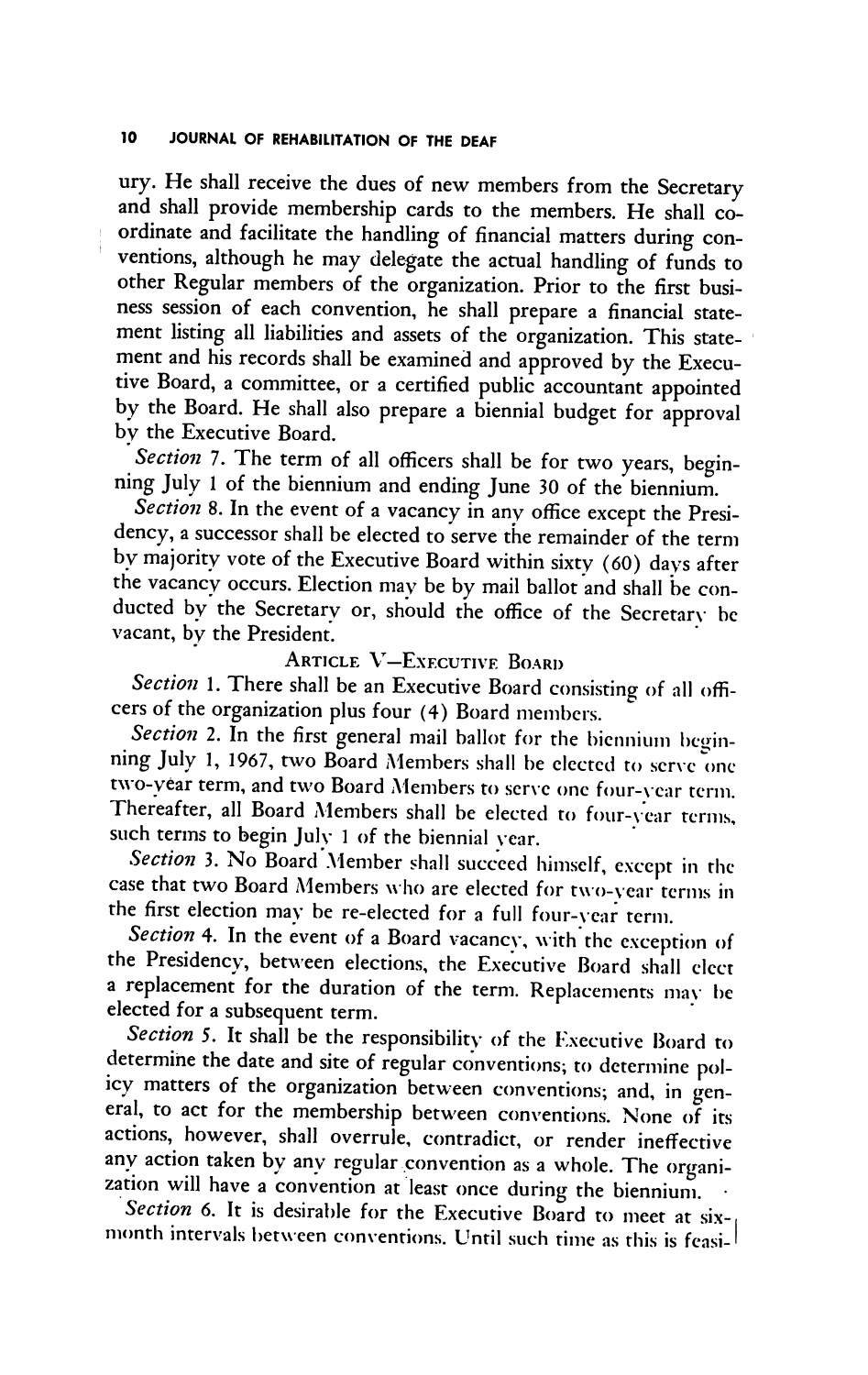ble, the Board shall meet on the call of the President, who shall con vene such meetings at his discretion or upon the written request of three Executive Board members. ,

Section 7. Five members of the Executive Board shall constitute a quorum at Board meetings.

Section 8. It is desirable, if the financial status of the organization permits, that all officers and members of the Executive Board be re imbursed for all necessary expenses incurred at conventions or at meetings of the Board, including travel expenses.

# **ARTICLE VI-ELECTIONS**

Section 1. The election of Officers and Board Members of the organization shall be bv mail balloting carried out in the following manner: (1) At least six months prior to the beginning of a new term, the Nominating and Elections Committee shall distribute a ballot to the membership by mail. This ballot shall include two nom inees for each office to be filled, except for the office of President. The ballot shall also include provision for a write in vote for each office. For the office of President, the name of the current First Vice-President shall be the only name placed on the ballot, although the provision for a write in vote shall also be included. (2) The member ship shall mark and return its ballots to the Secretary of the organi zation within thirty (30) days. (3) If no nominee for a vacancy re ceives a majority of all votes cast for that vacancy, the Nominating and Elections Committee shall conduct a run-off election between the two nominees polling the most votes for the vacancy.

Section 2. The President and the First Vice-President shall not be eligible for a second consecutive term in the same office. Other officers may be eligible for no more than two consecutive terms in the same office.

#### Article VII—Standing Committees

Section 1. There shall be a Membership Committee consisting of six persons appointed by the President. Such appointments shall be subject to the approval of a majority of the Executive Board. The committee shall elect two co-chairmen from among its members. One chairman shall receive applications for Regular membership from the Secretary and circulate them among his sub-committee members for consideration. The Chairman shall then inform the Secretary of the decision of the committee as a whole. The second chairman, together with his sub-committee members, shall be re sponsible for promoting membership.

Section 2. There shall be a standing Bylaws Committee consisting of three members of the Organization appointed by the new Presi dent at the close of each Convention to serve through the next Con-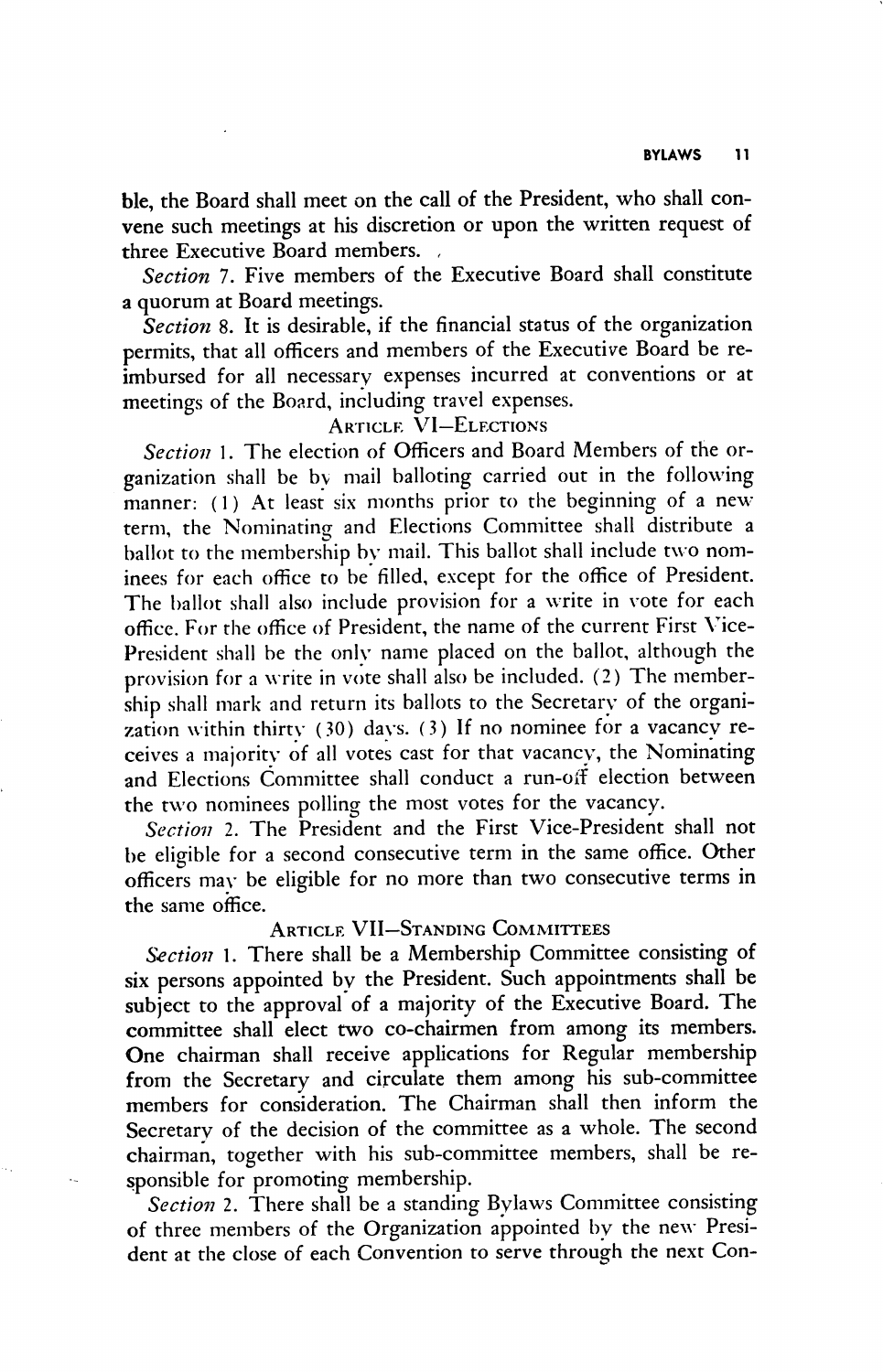#### 12 JOURNAL OF REHABILITATION OF THE DEAF

vention. The First Vice-President shall be a member of this commit tee. The committee shall elect its own chairman. All amendments to these Bylaws shall be submitted to the Chairman in accordance with Article X, Section 1. During the Convention, the committee shall report upon all amendments properly submitted. The Regular mem bers present shall then act upon the reports. None of the members of this committee, with the exception of the First Vice-President and the President, who is an ex-officio member, shall be members of the Executive Board.

Section 3. There shall be a Nominating and Elections Committee consisting of five members elected by the Executive Board. The Sec retary of this organization shall serve as the non-voting Secretary of the Committee. This committee shall be responsible for conducting the elections as set forth in Article VI, Section 1 of these Bylaws.

Section 4. The Editor and Editorial Advisory Committee of the organization's official publication shall be appointed by a majority vote of the Executive Board and any appointment may be revoked by a two-thirds majority of the Board.

## Article VIII—Conventions

Section 1. The organization shall meet at least once during each biennium after July 1, 1967 on such dates and at such a place as may be determined by the Executive Board.

Section 2. The purpose of such conventions shall be to stimulate the membership towards the objectives of the organization as set forth in Article II, Section 1 of these Bylaws, to promote profes sional growth among the members, and to conduct the business of the organization as a whole.

Section 3. A simple majority of the Regular members registered for the convention shall constitute a quorum for the business sessions of the convention.

### Article IX—Rules of Order

Section 1. The rules contained in "Robert's Rules of Order, Revised" shall govern the organization in all cases to which they are ap plicable, and in which they are not inconsistent with these Bylaws.

## Article X—Amendments

Section 1. These Bylaws may be amended upon vote two-thirds of the membership present in any business session of the organization during conventions, a quorum being present and voting. However, Regular members must submit amendments to the chairman of the Bylaws Committee in writing at least 90 days prior to the conven tion, and such amendments must be published and mailed to all Reg ular members at least 30 days prior to the convention at which bal loting is to be held on the proposed amendment.